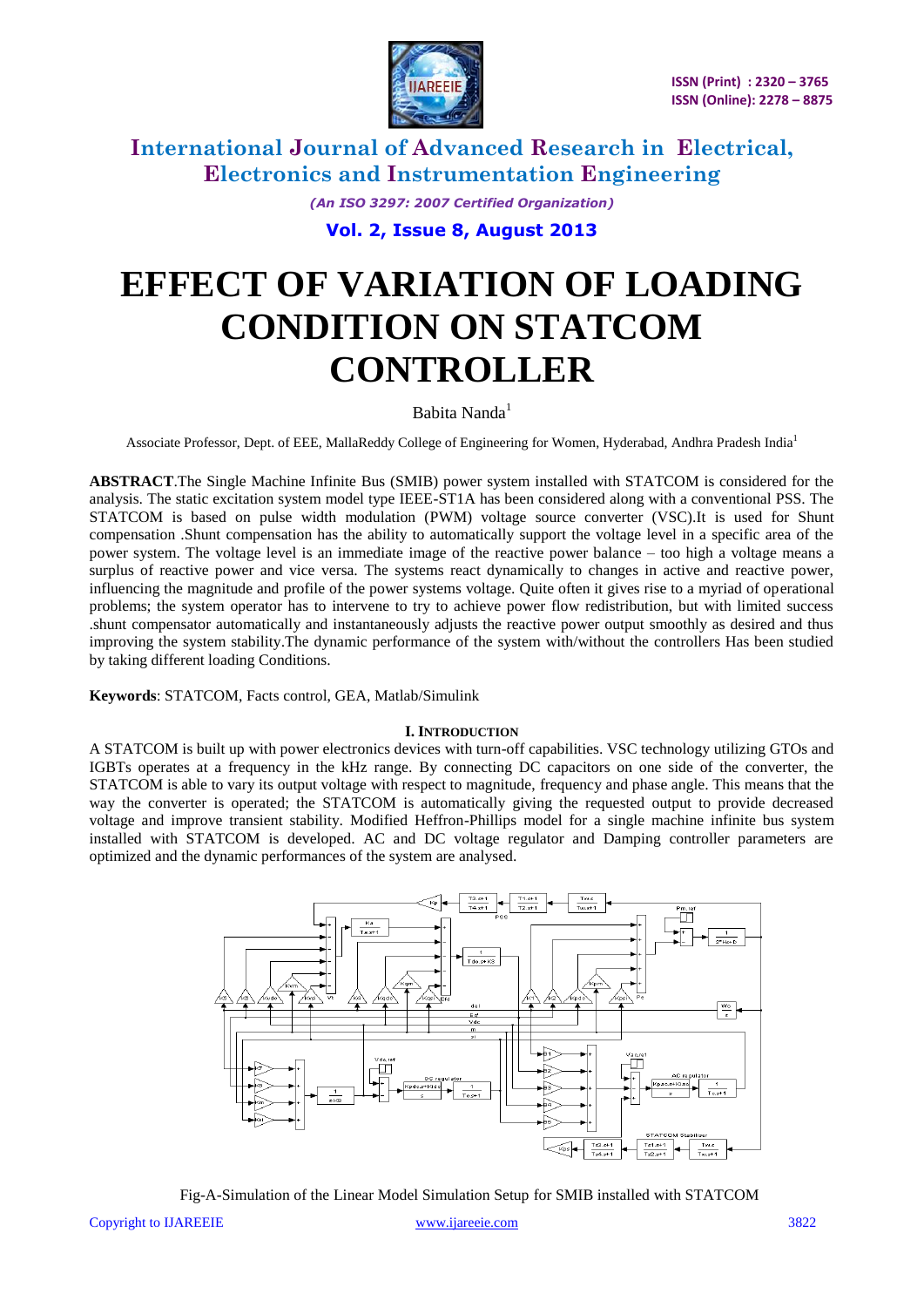

*(An ISO 3297: 2007 Certified Organization)*

### **Vol. 2, Issue 8, August 2013**

#### **II. NOMINAL PARAMETERS**

The nominal parameters and the operating conditions of the SMIB system with STATCOM are given below. All data are in per unit, except that of M and the time constants (in sec).

| Generator                 | : $M = 2H = 8.0$ MJ / MVA                                       |                                                                                                                                            |  |
|---------------------------|-----------------------------------------------------------------|--------------------------------------------------------------------------------------------------------------------------------------------|--|
|                           | $D = 0.0$                                                       | $T_{do}$ ' = 5.044 sec.                                                                                                                    |  |
|                           | $x_d = 1.0$ .                                                   | $x_q = 0.6$                                                                                                                                |  |
|                           | $x_d' = 0.3$                                                    |                                                                                                                                            |  |
| <b>Excitation</b> system  | : $K_A = 50$                                                    | $T_A = 0.05$ sec.                                                                                                                          |  |
| <b>Transmission lines</b> | $: x_t = 0.3$                                                   | $x_b = 0.3$                                                                                                                                |  |
|                           | $x_e = 0.1$                                                     |                                                                                                                                            |  |
| Operating condition       | $: P = 0.8$                                                     | $Q = 0.2676$                                                                                                                               |  |
|                           | $f = 50$ Hz                                                     | $V_t = 1.05$                                                                                                                               |  |
|                           | $V_b = 1.0$                                                     | $V_o = 1.0$                                                                                                                                |  |
| <b>STATCOM Parameters</b> | : $m = 0.5012$                                                  | $\Psi = 56^{\circ}$                                                                                                                        |  |
| DC link Parameters        | : $V_{dc} = 2$                                                  | $C_{dc} = 2$                                                                                                                               |  |
|                           | P & Q<br>$I_{ac}$<br>Voltage<br>Source<br>Converter<br>$I_{dc}$ | Vo(t)<br>AC<br>System<br>Coupling<br>Transformer<br>m<br>Control<br>$\rm V_{\underline{dc}}$<br>$\bf P$<br><b>ENERGY</b><br><b>STORAGE</b> |  |

Fig-B:Funtional Diagram of STATCOM

The VSC generates a controllable AC voltage source  $V_e(t) = mV_{de} \sin(\omega t - \psi)$ , where m is the modulation index. The magnitude and phase angle of the STATCOM AC side voltage are regulated by regulating *m* and  $\psi$ .

 $\setminus$ 

 $\Psi$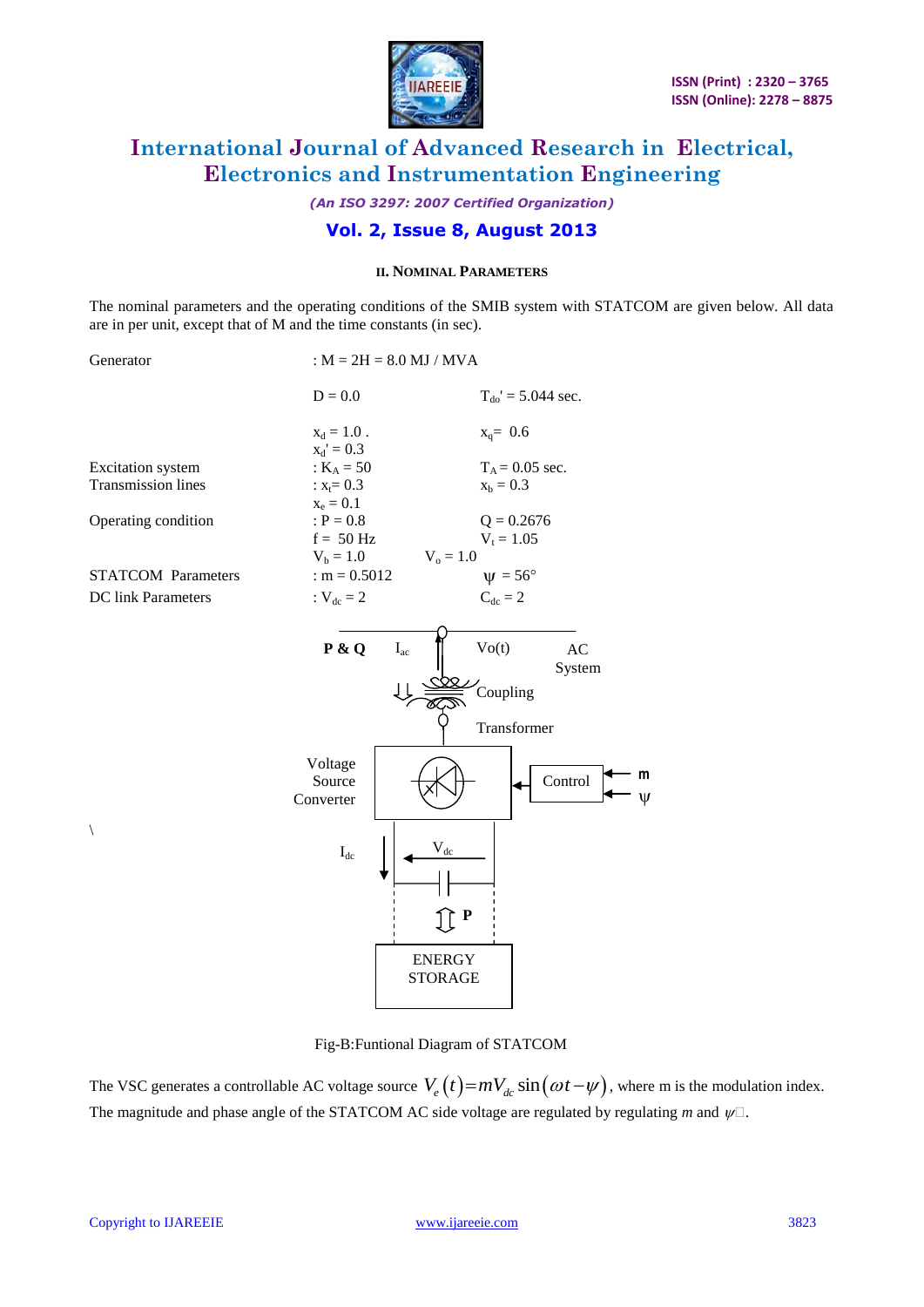

### *(An ISO 3297: 2007 Certified Organization)* **Vol. 2, Issue 8, August 2013**

#### **III. CALCULATION OF INITIAL OPERATING CONDITIONS**

Calculation of initial operating conditions for the SMIB system with STATCOM Calculation of finital operating conditions if<br>Initially assumed inputs are Pe, Vt, Vo, Vb<br> $\overline{V}_b = V_b \angle 0$ 

$$
\overline{V}_{b} = V_{b} \angle 0
$$
\n
$$
\theta_{1} = \sin^{-1} \left( \frac{P_{e} x_{b}}{V_{o} V_{b}} \right)
$$
\n
$$
\overline{V}_{o} = V_{o} \angle \theta_{1}
$$
\n
$$
\overline{I}_{b} = \frac{\overline{V}_{o} - \overline{V}_{b}}{j x_{b}} = I_{b} \angle \phi_{1}
$$
\n
$$
\theta_{2} = \sin^{-1} \left( \frac{P_{e} x_{t}}{V_{o} V_{t}} \right)
$$
\n
$$
\overline{V}_{t} = V_{t} \angle \theta_{1} + \theta_{2}
$$
\n
$$
\overline{I}_{t} = \frac{\overline{V}_{t} - \overline{V}_{o}}{j x_{t}} = I_{t} \angle \phi_{2}
$$
\n
$$
\overline{I}_{e} = \overline{I}_{t} - \overline{I}_{b} = I_{e} \angle \phi_{3}
$$
\n
$$
\overline{E}_{q} = \overline{V}_{t} + j x_{q} \overline{I}_{t} = E_{q} \angle \delta_{0}
$$
\n
$$
\overline{E} = \overline{V}_{t} + j x_{d} \overline{I}_{t} = E' \angle \delta
$$
\n
$$
E_{q} = E' \cos(\delta_{0} - \delta)
$$
\n
$$
E_{q} = V_{t} \cos(\delta_{0} - \theta_{1} - \theta_{2})
$$
\n
$$
I_{td} = I_{t} \sin(\delta_{0} - \theta_{1} - \theta_{2})
$$
\n
$$
V_{td} = V_{t} \cos(\delta_{0} - \theta_{2})
$$
\n
$$
I_{td} = I_{t} \cos(\delta_{0} - \phi_{2})
$$
\n
$$
I_{td} = I_{b} \sin(\delta_{0} - \phi_{2})
$$
\n
$$
I_{td} = I_{b} \cos(\delta_{0} - \phi_{2})
$$
\n
$$
I_{td} = I_{b} \cos(\delta_{0} - \phi_{1})
$$
\n
$$
I_{td} = I_{e} \cos(\delta_{0} - \phi_{2})
$$
\n
$$
\overline{V}_{e} = \overline{V}_{o} - j x_{e} \overline{I}_{e}
$$
\n $$ 

The initial d-q axes voltage and current components and torque angle computed for the nominal operating condition and system parameters are:

| $V_{\text{td}} = 0.3730 \text{ pu}$ |                  | $V_{\text{ta}} = 0.9815$ pu.         |
|-------------------------------------|------------------|--------------------------------------|
| $E_a' = 1.134 \text{ pu}$           |                  | $Q_e = 0.2676$ pu                    |
| $I_{\text{td}} = 0.5089$ pu         |                  | $I_{\text{ta}} = 0.6217 \text{ pu.}$ |
| $I_{\text{ed}}$ = - 0.0194 pu       |                  | $I_{eq} = 0.0131$ pu                 |
| $\delta = 47.9^{\circ}$             | $\nu = 56^\circ$ | $m = 0.5012$ .                       |

Dynamic Performance of the different response with different controller are studied by taking 5% change of power.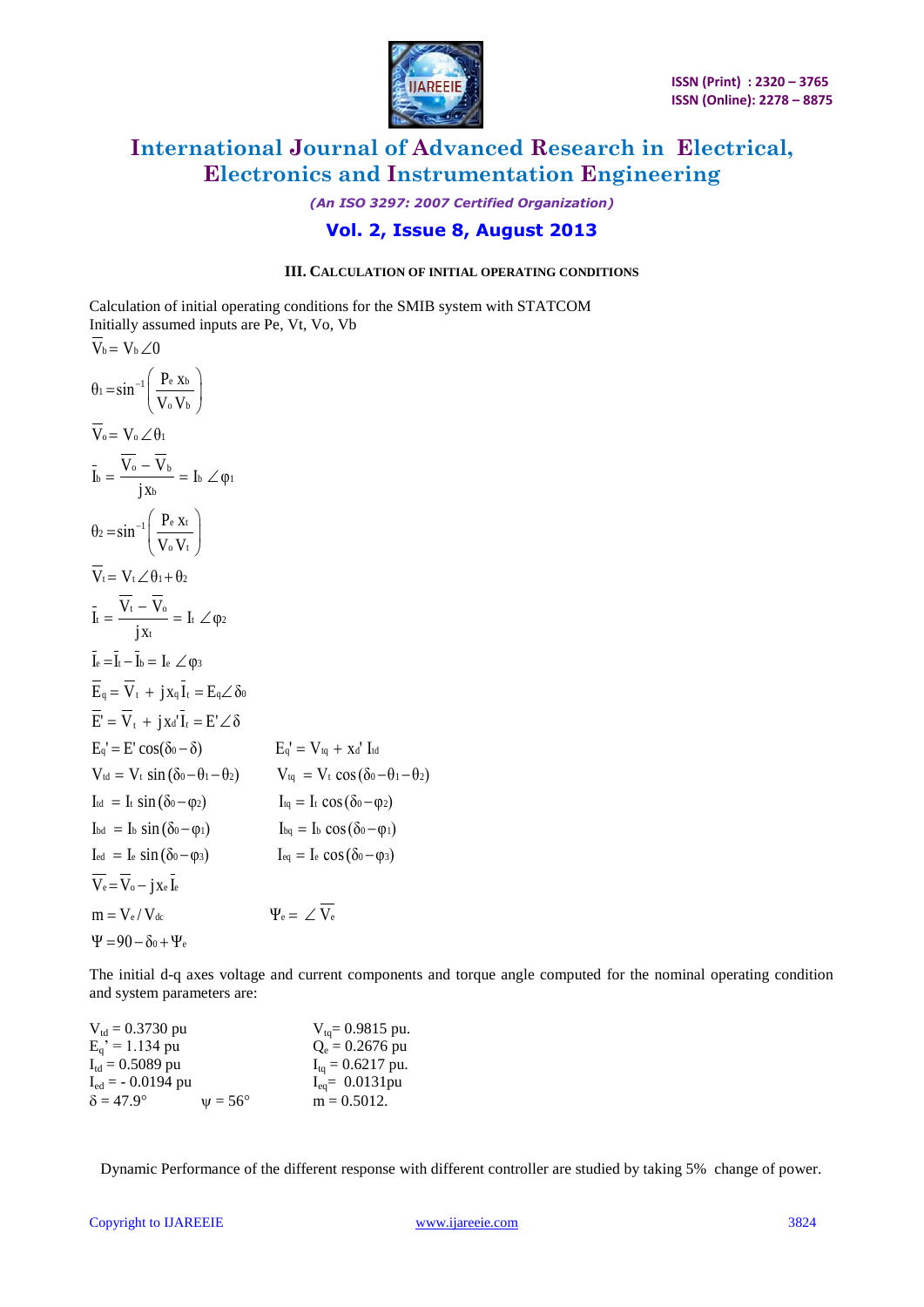

*(An ISO 3297: 2007 Certified Organization)* **Vol. 2, Issue 8, August 2013**







Fig 1:Dynamic response of ∆deltafor  $\Delta P_m = 5\%$  Fig.2 : Dynamic response of  $\Delta$ wfor  $\Delta P_m = 5\%$ 



Fig 3 :Dynamic response of  $\Delta V_o$  for  $\Delta P_m = 5\%$  Fig.4 : Dynamic response of  $\Delta V_{dc}$  for  $\Delta P_m = 5\%$ 

From the simulation ,it is seen that

a)The STATCOM AC-voltage control has little influence on the system damping. ( ζ changes from 0.388 to 0.447) b)The STATCOM DC-voltage control has negative influence on the system damping. (ζ reduces from 0.447 to 0.112) c)To combat the negative damping effect, of DC regulator, damping controller is used to improve system damping. ( ζ increases from 0.112 to 0.627)

#### **V. EFFECT OF VARIATION OF LOADING CONDITION**

In any power system, operating load varies over a wide range. In order to examine the effectiveness of damping controller at different loading condition, dynamic responses for the following three loading conditions are obtained (Fig 5) considering 5% step increase in mechanical power input to the generator (i.e.  $\Delta P_m = 0.05$  pu).

Fig 5 to 7 shows the dynamic responses for  $\Delta w$ ,  $\Delta V_o$ (i.e.  $\Delta V_{ac}$ Collowing 5% step increase in mechanical power  $P_m$  (i.e.  $\Delta P_m$ =5%) considering different loading.

|                                         | 1. Light loading   | $(Pe = 0.4 pu$  | $Qe = 0.1979 \text{ pu}$ |  |  |
|-----------------------------------------|--------------------|-----------------|--------------------------|--|--|
|                                         | 2. Nominal loading | $(Pe = 0.8 pu)$ | $Qe = 0.2677 \text{ pu}$ |  |  |
|                                         | 3. Heavy loading   | $(Pe = 1.2 pu)$ | $Qe = 0.3871 \text{ pu}$ |  |  |
| stimum Parameter for Different Loading: |                    |                 |                          |  |  |

Optimum Parameter for Different Loa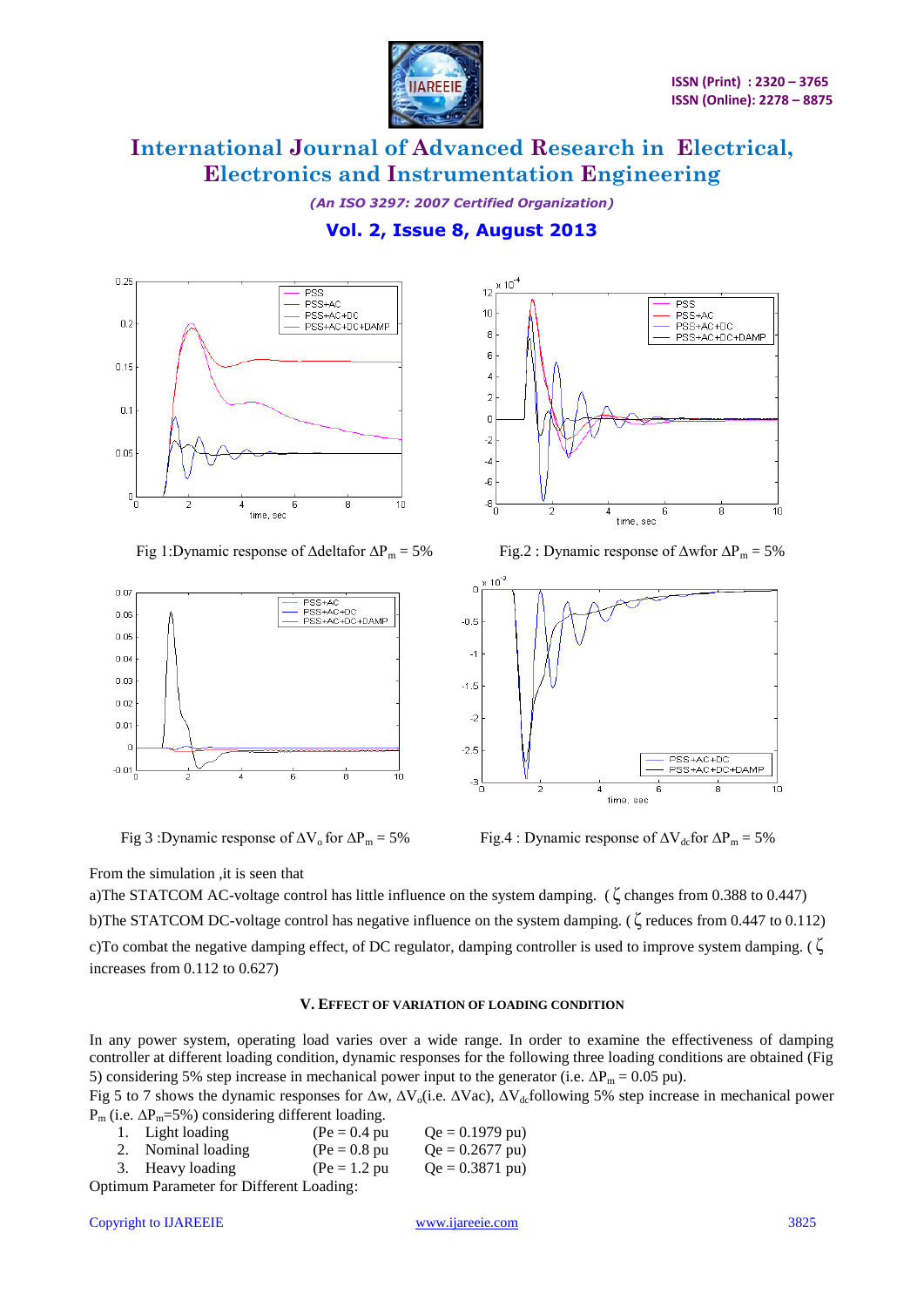

*(An ISO 3297: 2007 Certified Organization)*

### **Vol. 2, Issue 8, August 2013**

| Different Load                     | Controller                          | Optimizimizing |
|------------------------------------|-------------------------------------|----------------|
|                                    |                                     | Value          |
| LIGHT LOADING<br>Pe=0.4, Qe=0.1979 |                                     | $Tp1=0.456$    |
|                                    | <b>PSS</b>                          | Tp2=0.1663     |
|                                    |                                     | Kps=12.53      |
|                                    | <b>AC REGULATOR</b>                 | $Kpac=1.2$     |
|                                    |                                     | Kiac=23        |
|                                    | <b>DC REGULATOR</b>                 | $Kpdc = -23$   |
|                                    |                                     | $Kidc = -10$   |
|                                    | <b>DAMPING</b><br><b>CONTROLLER</b> | $T1 = 0.0751$  |
|                                    |                                     | $T2=0.2021$    |
|                                    |                                     | $T3=T1$        |
|                                    |                                     | $T4=T2$        |
|                                    |                                     | Kstab=175.8    |
|                                    |                                     | $Tp1=0.367$    |
|                                    | <b>PSS</b>                          | Tp2=0.1863     |
|                                    |                                     | Kps=11.58      |
|                                    | <b>AC REGULATOR</b>                 | $Kpac=1.36$    |
|                                    |                                     | Kiac=20        |
| <b>NOMINAL</b>                     | <b>DC REGULATOR</b>                 | $Kpdc = -20$   |
| LOADING, Pe=0.8, Qe=0.2677         |                                     | $Kidc = -10$   |
|                                    | <b>DAMPING</b><br><b>CONTROLLER</b> | $T1=0.0861$    |
|                                    |                                     | $T2=0.2321$    |
|                                    |                                     | $T3=T1$        |
|                                    |                                     | $T4=T2$        |
|                                    |                                     | Kstab=181.8    |
|                                    |                                     | $Tp1=0.143$    |
|                                    | <b>PSS</b>                          | Tp2=0.1263     |
|                                    |                                     | Kps=16.21      |
|                                    | <b>AC REGULATOR</b>                 | $Kpac=1.9$     |
| <b>HEAVY LOADING</b>               |                                     | Kiac=20        |
|                                    | <b>DC REGULATOR</b>                 | $Kpdc = -20$   |
| ,Pe=1.2,Qe=0.0.3871                |                                     | Kidc= $-9$     |
|                                    |                                     | $T1=0.0463$    |
|                                    | <b>DAMPING</b>                      | $T2=0.1129$    |
|                                    | <b>CONTROLLER</b>                   | $T3=T1$        |
|                                    |                                     | $T4=T2$        |
|                                    |                                     | Kstab=170.5    |

Optimization values of different controller has been found out by using GEA technique and Phase compensation Technique which is implemented on the simulation work of the system shown in fig-A. Dynamic response are represented for different controller by considering different loading..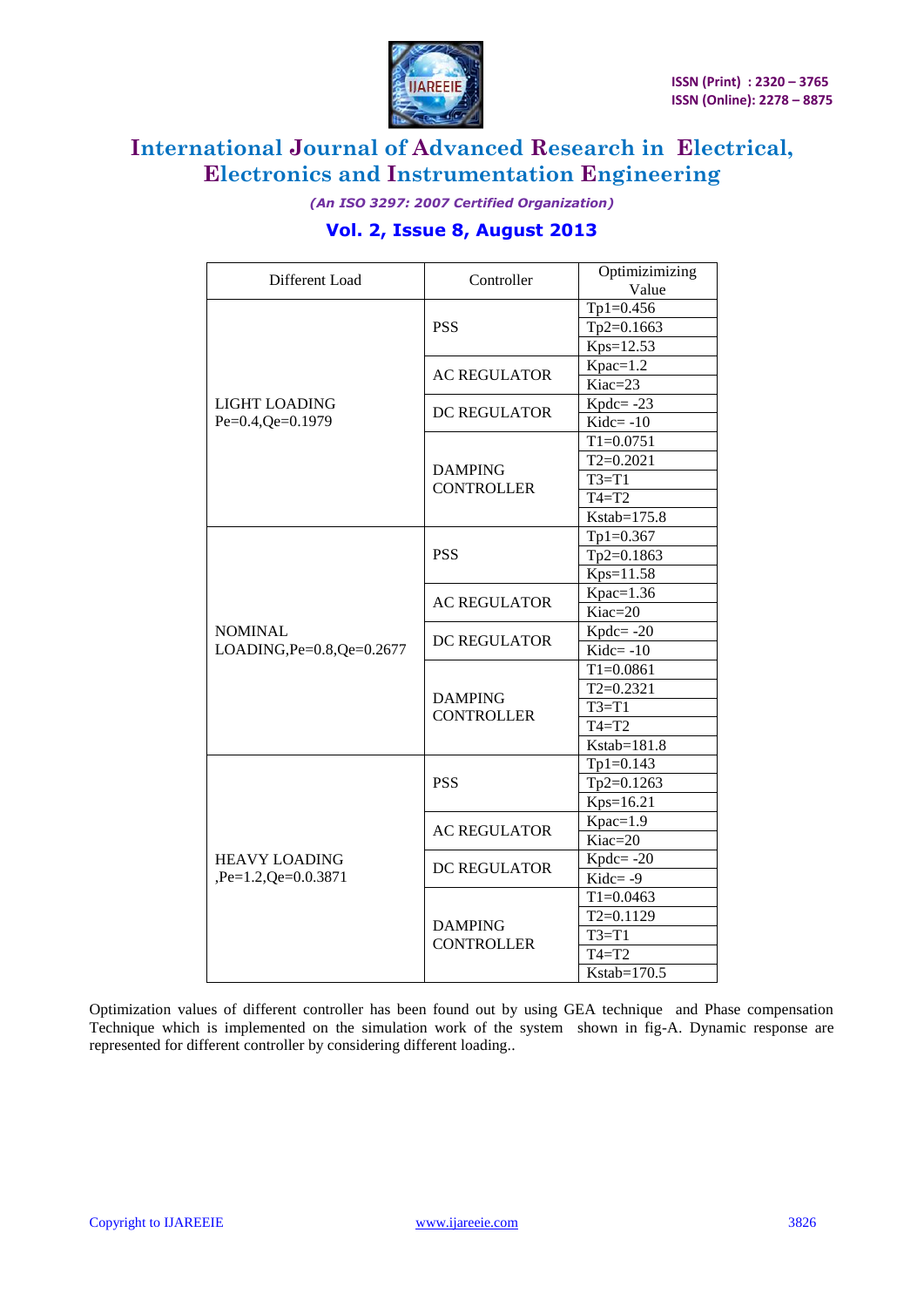

*(An ISO 3297: 2007 Certified Organization)*

### **Vol. 2, Issue 8, August 2013**



Fig.5 : Dynamic response of ∆w for ∆Pm = 5% at different loading condition



Fig 6: Dynamic response of ∆Vac for ∆Pm = 5% at different loading condition



Fig 7: Dynamic response of ∆Vdc for ∆Pm = 5% at different loading condition

Critically examination of clearly shows that STATCOM AC voltage regulator has little influence on system damping. With the installation of STATCOMDC voltage regulator, the voltage level of  $V_{dc}$  is maintained which ensures the normal operation of the STATCOM. However, system oscillation damping is degraded due to negative effect of STATCOMDC voltage regulator on power system oscillation damping. With properly designed damping controller, system damping improves. Examination of Fig 3 shows that midpoint voltage  $(V_0)$  of the bus is regulated to a desired value, i.e. under steady state condition the midpoint voltage deviation is regulated to zero. However, with damping controller the midpoint voltage is modulated to damp the system oscillations. Examination of Fig..4 shows that DC link voltage ( $V<sub>dc</sub>$ ) is regulated to a desired value, i.e. under steady state condition the DC link voltage deviation is regulated to zero.